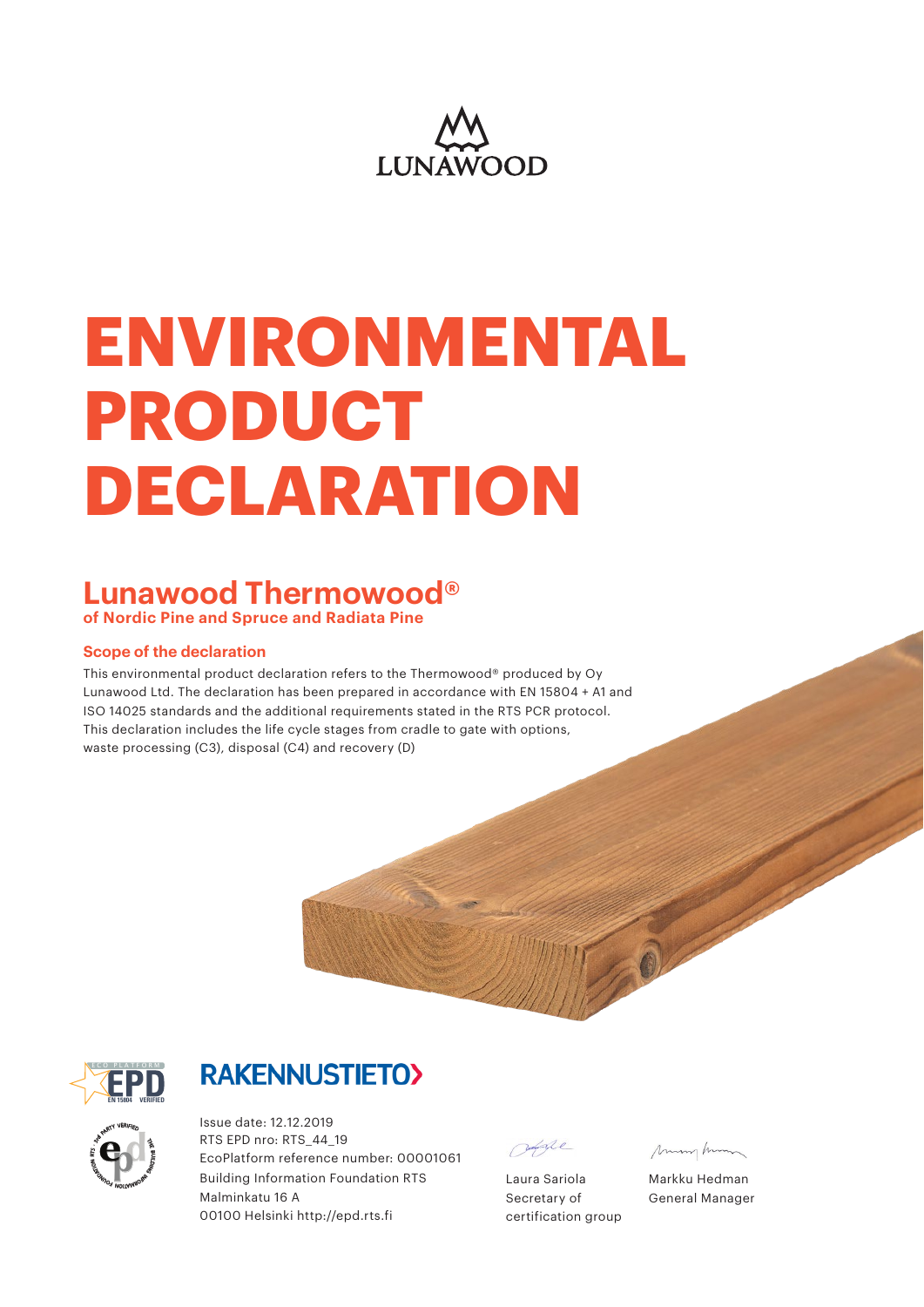### **TABLE OF CONTENT**

| 1.  | Owner of the declaration, manufacturer                                                                       |
|-----|--------------------------------------------------------------------------------------------------------------|
| 2.  | Product name and number                                                                                      |
| 3.  | Place of production                                                                                          |
| 4.  | Additional information                                                                                       |
| 5.  | Product category rules and scope of the declaration                                                          |
| 6.  | Author of the LCA and declaration                                                                            |
| 7.  | Verification                                                                                                 |
| 8.  | Declaration issue date and validity                                                                          |
|     |                                                                                                              |
| 9.  | Products' descriptions                                                                                       |
| 10. | Technical specifications & Physical properties                                                               |
| 11. | Product standard                                                                                             |
| 12. | Raw materials of the product                                                                                 |
| 13. | Substances under European Chemicals Agency's REACH, SVHC restrictions                                        |
| 14. | Declared unit                                                                                                |
| 15. | System boundaries                                                                                            |
| 16. | Cut-off criteria                                                                                             |
| 17. | Production process                                                                                           |
|     |                                                                                                              |
|     |                                                                                                              |
| 18. | Environmental impacts (A1-A3)                                                                                |
| 19. | Use of natural resources                                                                                     |
| 20. | End of life - Waste                                                                                          |
| 21. | End of life - Output flows                                                                                   |
|     |                                                                                                              |
| 22. | Energy in the manufacturing phase                                                                            |
| 23. | Transportation of products                                                                                   |
| 24. | End-of-life process                                                                                          |
| 25. | Additional information on release of dangerous substances to indoor air, soil and water during the use stage |
|     |                                                                                                              |

- 26. Conversion table for the dimensions
- 27. Bibliography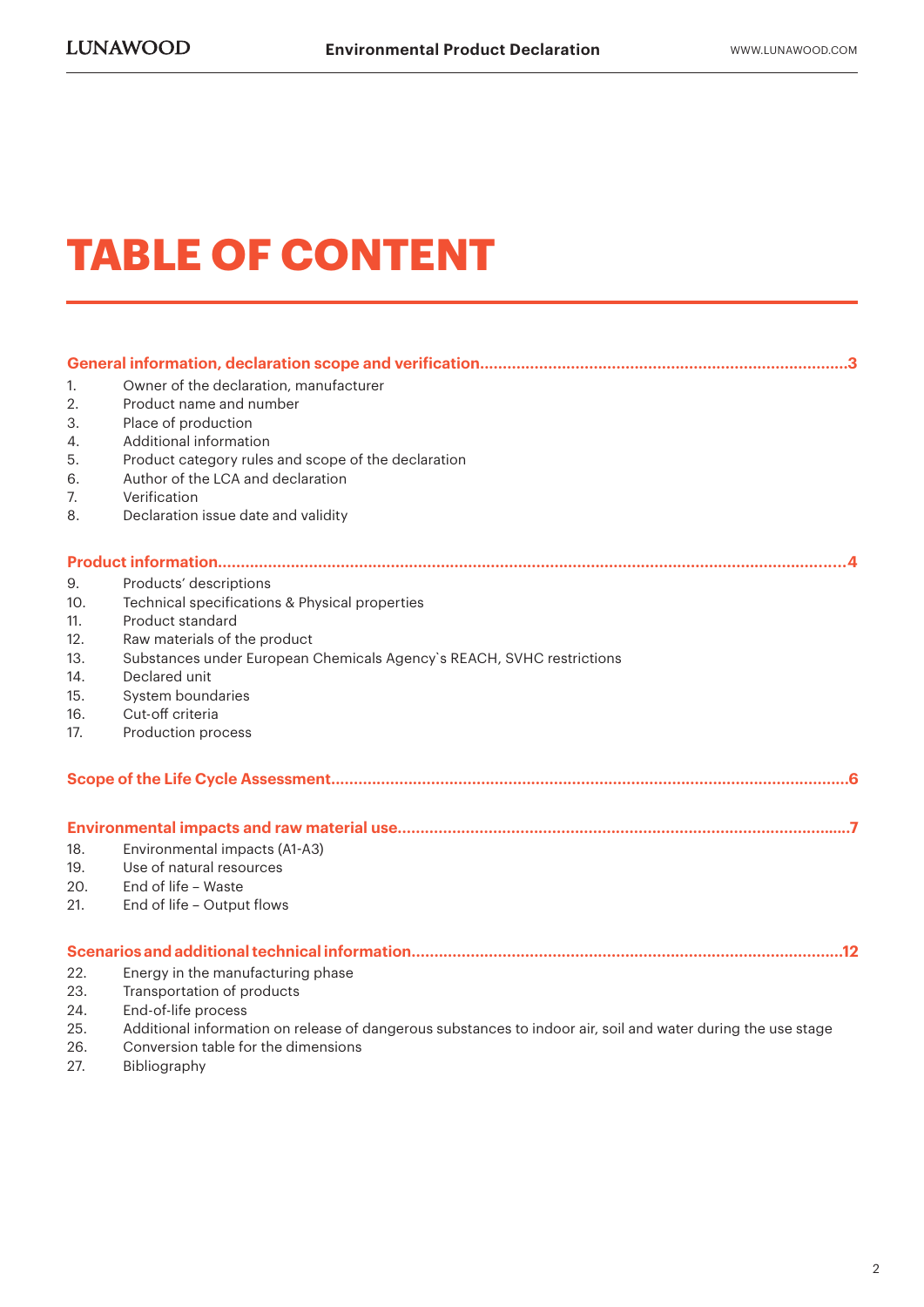### **GENERAL INFORMATION, DECLARATION SCOPE AND VERIFICATION**

#### **1. Owner of the declaration, manufacturer**

OY LUNAWOOD LTD Maija Masalin Aleksanterinkatu 25 A FI-15140 Lahti maija.masalin@lunawood.com

#### **2. Product name and number**

Lunawood Thermowood of pine and spruce. Building 2000 Product No: 244.

#### **3. Place of production**

The average production data of Lunawood Thermowood® are based on inventories from Oy Lunawood Ltd mills in Kaskinen and Iisalmi (Finland).

#### **4. Additional information**

info@lunawood.com

#### **5. Product category rules and scope of the declaration**

This EPD has been prepared in accordance with EN 15804 + A1 and ISO 14025 standards together with the RTS PCR (Version, 2.6.2016). Product specific category rules have not been applied in this EPD. EPD of construction products may not be comparable if they do not comply with EN 15804 and seen in a building context. Environmental impacts and raw material use for the module A1 are obtained from RTS-EPD RTS 27 19 Finnish sawn dried timber of spruce or pine (dated 25.2.2019).

#### **6. Author of the LCA and declaration**

MSc Marja Jallinoja and D. Sc. (Econ) Tarmo Räty Natural Resources Institute Finland (Luke), Latokartanonkaari 9, 00790 Helsinki, Finland, www.luke.fi

#### **7. Verification**

This EPD has been verified according to the requirements of ISO 14025:2010, EN 15804 + A1 and RTS PCR protocol by a third party. The verification has been carried out by Vahanen Environment ltd, Eng (UAS) Teija Käpynen.

| European standard EN 15804:2012 A1 serves as the core PCR <sup>a</sup>                                                                                                                 |                                               |  |  |  |  |  |  |  |
|----------------------------------------------------------------------------------------------------------------------------------------------------------------------------------------|-----------------------------------------------|--|--|--|--|--|--|--|
| Independent verification of the declaration data, according to ISO 14025:2010                                                                                                          |                                               |  |  |  |  |  |  |  |
| Internal                                                                                                                                                                               | <b>x</b> External                             |  |  |  |  |  |  |  |
| (b)Third party verifier:                                                                                                                                                               |                                               |  |  |  |  |  |  |  |
|                                                                                                                                                                                        |                                               |  |  |  |  |  |  |  |
|                                                                                                                                                                                        | Vahanen Environment Oy, B. Eng. Teija Käpynen |  |  |  |  |  |  |  |
| <sup>a</sup> Product category rules<br><sup>b</sup> Optional for business-to-business communication; mandatory for business-to-consumer communication (see<br>EN ISO 14025:2010, 9.4). |                                               |  |  |  |  |  |  |  |

#### **8. Declaration issue date and validity**

This EPD is verified 12.12.2019. EPD is valid 29.11.2019–29.11.2024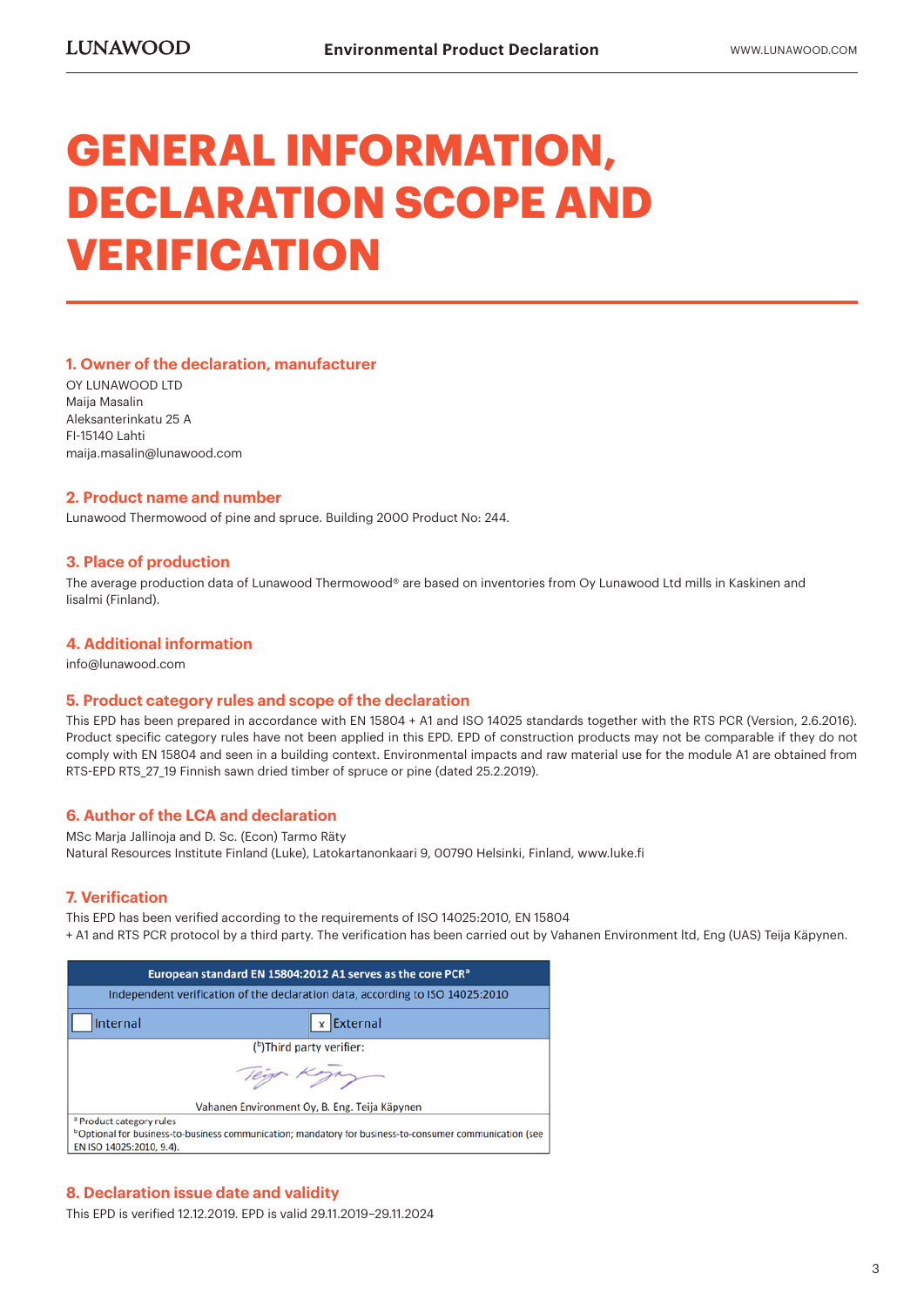### **PRODUCT INFORMATION**

#### **9. Products' descriptions**

This EPD represents the production of Lunawood Rough Thermo Timber and Planed Lunawood Thermowood® with Thermo-S or Thermo-D treatment.

|                              | Thermo-S | Thermo-D |
|------------------------------|----------|----------|
| Lunawood Rough Thermo Timber |          |          |
| Lunawood Planed Thermowood®  |          |          |

The letter 'S' in 'Thermo-S' stands for 'stability'. Along with appearance, stability is a key property in the end use applications of the products in this treatment class. The letter 'D' in 'Thermo-D' stands for 'durability'. Along with appearance, biological durability is a key property in the end use applications of products in this treatment class.

#### **10. Technical specifications & Physical properties**

|                              | <b>Moisture</b> | <b>Density at u=5%</b> | <b>Thickness mm</b> | Width mm |
|------------------------------|-----------------|------------------------|---------------------|----------|
| Lunawood Rough Thermo Timber | 5%              | 430 kg/m3              | 22-50               | 100-225  |
| Lunawood Planed Thermowood®  | 5%              | 390 kg/m3              | 14-43               | 42-142   |

Treatment classes have no significant impact on dimensions & densities. The quality requirements are described in the product standard.

#### **11. Product standard**

ThermoWood® Handbook, International ThermoWood Association. www.thermowood.fi.

#### **12. Raw materials of the product**

| <b>Product raw-material</b>                                                                                          | Amount. % |
|----------------------------------------------------------------------------------------------------------------------|-----------|
| Softwoods, Scots Pine* (Pinus sylvestris L.), Radiata Pine (pinus radiate L.)<br>and Norway Spruce* (Picea abies L.) | 100       |
| *Also described as Nordic Pine ja Nordic Spruce.                                                                     |           |

The choice of softwood has no impacts on results.

#### **13. Substances under European Chemicals Agency`s REACH, SVHC restrictions**

The product does not include substances from ECHA's Candidate List of Substances of Very High Concern.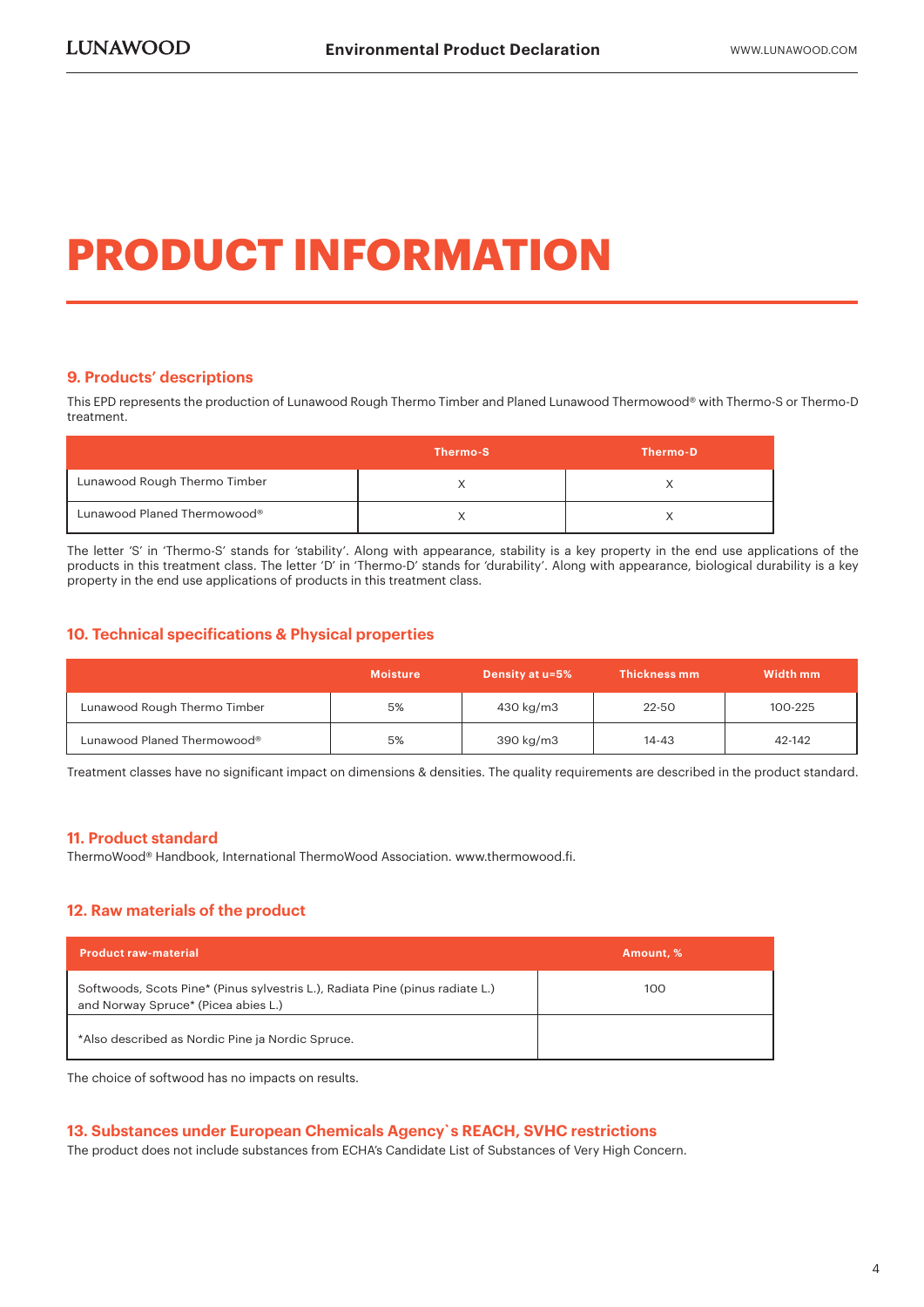#### **14. Declared unit**

The declared unit is one m<sup>3</sup> of Lunawood Thermowood® with 5% moisture content. Results can be converted to linear meters using conversion factors in section 26. The results are presented as production volume weighted averages. Inventoried products from two mills are identical such that the average presents a product on the market.

#### **15. System boundaries**

This EPD covers the following modules: A1 (raw material supply), A2 (transport) and A3 (manufacture) as well as C3 (waste processing) and C4 (disposal). In addition, module D – benefits and loads beyond the system boundary – have been included.



#### **16. Cut-off criteria**

In modules A1, A2 and A3, all used energy, packing materials and transportation until the end-of-waste state have been included. Module A4 (transportation to the construction site) is not reported as the GWP-value is less than 20% of the aggregated A1-A3 GWP-value. Module C includes assumption that product is used for energy recovery after initial use. In module C3, waste processing is assumed to be chipping, such that energy consumption for chipping is included. Also, carbon release from wood incineration is included in the module C3. Module D considers the benefits of using Thermowood® for energy recovery.

#### **17. Production process**

Sawn timber is transported from the manufacturers to Lunawood mills. The Thermowood® Thermo treatment is used. The process can be divided into three main phases, where temperature is first increased and kept at high temperature (130 ºC) for drying in the kiln. At the second phase, once high-temperature drying has taken place, the temperature inside the kiln is increased to between 185 °C (Thermo-S) and 215 °C (Thermo-D). When the target level has been reached, the temperature remains constant for 2-3 hours depending on the treated dimensions. Finally, at phase 3, the kiln is cooled and re-moisturising takes place to bring the wood moisture content to a useable level, 4–7%. Rough Thermo Timber is planed onsite. Required heat is produced with liquid petroleum gas (Iisalmi) and bark (Kaskinen). Otherwise the production process requires electricity and fuels for the different equipment, as well as hydraulic and lubrication oils. Boards are packed and transported to the customers. Allocation between the main products in based mainly measured energy uses and physical quantities. Side streams; shavings and cut-offs are either sold or used internally for energy. Allocation between main products and side streams is based on their economic value.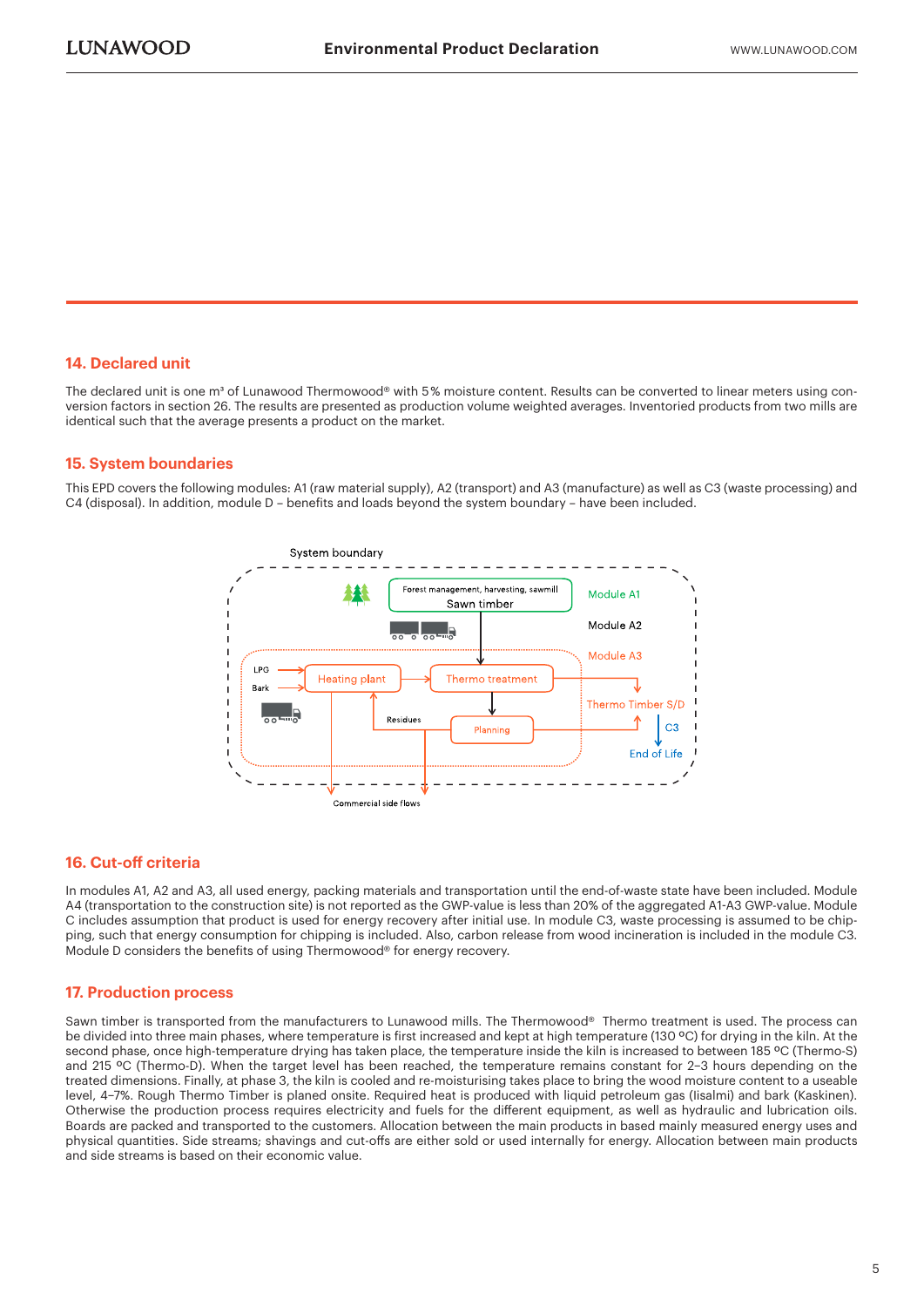### **SCOPE OF THE LIFE CYCLE ASSESSMENT**

All covered modules are marked with X. Also marks ND (module not declared) and NR (module not relevant) are used. This declaration covers "cradle-to-gate with options". Module A4 remains below the cut off criterion.

| Construction<br>Product stage<br>process stage |           |                | Use stage |                      |           |             | End of life stage |             |               |               | Benefits and loads<br>beyond the system<br>boundary |                |                |                                      |                |           |          |              |
|------------------------------------------------|-----------|----------------|-----------|----------------------|-----------|-------------|-------------------|-------------|---------------|---------------|-----------------------------------------------------|----------------|----------------|--------------------------------------|----------------|-----------|----------|--------------|
| A1                                             | A2        | A <sub>3</sub> | AA        | A <sub>5</sub>       | <b>B1</b> | <b>B2</b>   | B <sub>3</sub>    | <b>B4</b>   | <b>B5</b>     | <b>B6</b>     | <b>B7</b>                                           | C <sub>1</sub> | C <sub>2</sub> | C <sub>3</sub>                       | C <sub>4</sub> | D         | D        | D            |
| X                                              | X         | X              | <b>ND</b> | <b>ND</b>            | <b>ND</b> | <b>ND</b>   | <b>ND</b>         | <b>ND</b>   | <b>ND</b>     | <b>ND</b>     | <b>ND</b>                                           | <b>ND</b>      | <b>ND</b>      | X.                                   | X              | <b>NR</b> | X        | <b>NR</b>    |
| ylddns<br>material<br>Raw                      | Transport | Manufacturing  | Transport | press<br>Contruction | Use       | Maintenance | Repair            | Replacement | Refurbishment | use<br>Energy | 9S<br>Ë<br>Water                                    | molition<br>Й. | Transport      | essing<br>Ō<br>$\circ$<br>ă<br>Waste | Disposal       | use<br>٩è | Recovery | cling<br>Rec |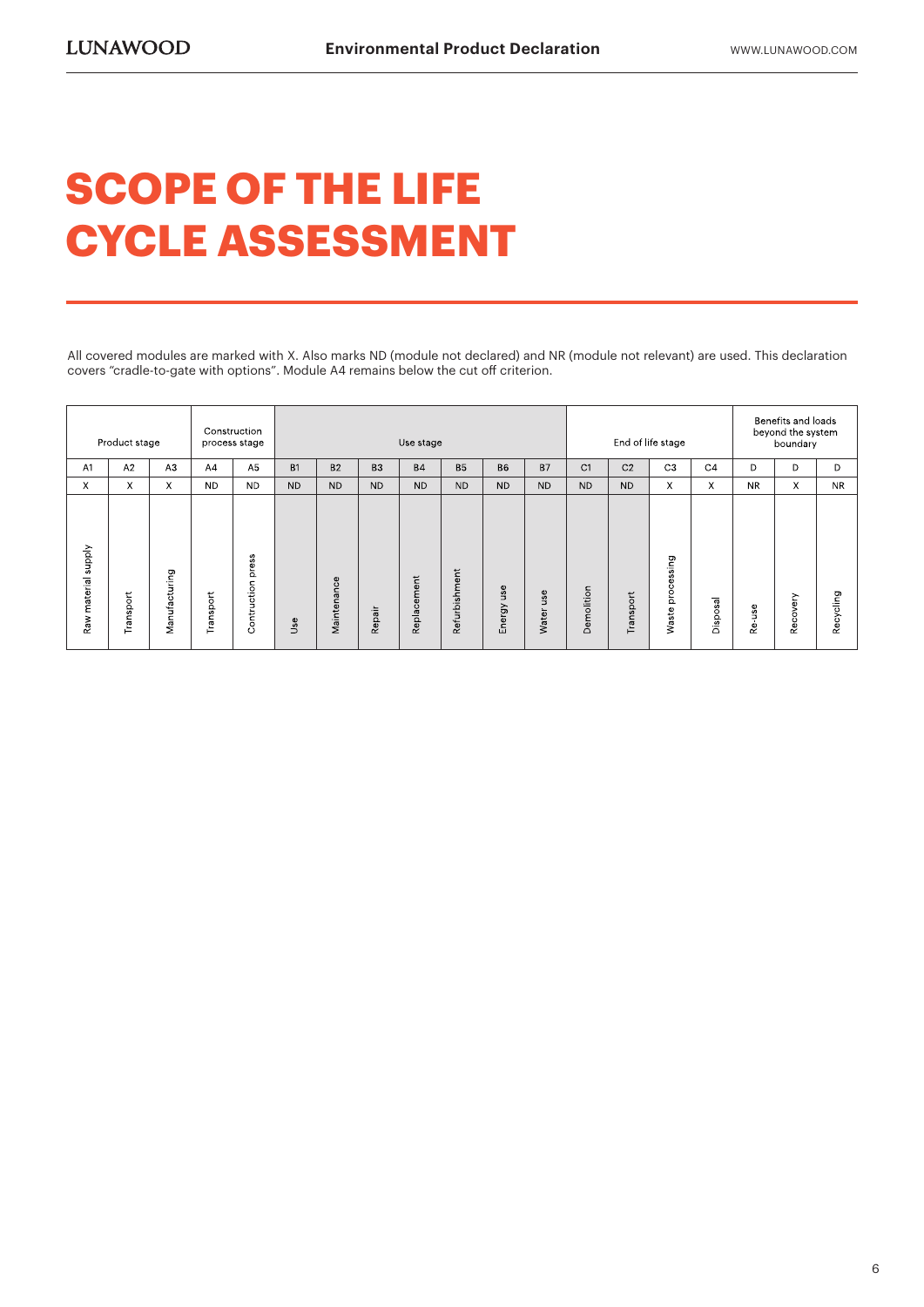### **ENVIRONMENTAL IMPACTS AND RAW MATERIAL USE**

#### **18. Environmental impacts (A1-A3)**

| Table 18.a Thermo-D treated Rough Thermo Timber, environmental impacts per declared unit |                                                                                                                                                                                |                                     |                |                |          |  |  |  |  |
|------------------------------------------------------------------------------------------|--------------------------------------------------------------------------------------------------------------------------------------------------------------------------------|-------------------------------------|----------------|----------------|----------|--|--|--|--|
| Parameter                                                                                | Unit                                                                                                                                                                           | $A1^* - A3$                         | C <sub>3</sub> | C <sub>4</sub> | D        |  |  |  |  |
| Global warming<br>excluding biogenic impacts                                             | kg CO <sub>2</sub> eq                                                                                                                                                          | 298<br>$[-104, 33, 0]$              | 1,93           | <b>MNR</b>     | $-829**$ |  |  |  |  |
| Global warming potential<br>Including biogenic impacts                                   | kg CO <sub>2</sub> eq                                                                                                                                                          | $-426$<br>$[-104, 33, 0]$           | 724            | <b>MNR</b>     |          |  |  |  |  |
| Depletion of stratospheric ozone layer                                                   | kg CFC 11 eq                                                                                                                                                                   | 4.82E-05<br>$[-1,70E-05, 5,37E-06]$ | 2,13E-07       | <b>MNR</b>     |          |  |  |  |  |
| Acidification potential of soil and water                                                | kg SO <sub>2</sub> eg                                                                                                                                                          | 1.24<br>$[0,028, -0,0089]$          | 4.77E-03       | <b>MNR</b>     |          |  |  |  |  |
| Eutrophication potential                                                                 | kg PO4 eg                                                                                                                                                                      | 0.132<br>$[0,102, -0,0323]$         | 2.18E-03       | <b>MNR</b>     |          |  |  |  |  |
| Formation of photochemical ozone                                                         | kg C2H4 eg                                                                                                                                                                     | 0.0794<br>$[-0,014, 0,0044]$        | 3.06E-04       | <b>MNR</b>     |          |  |  |  |  |
| Abiotic depletion potential for<br>non-fossil resources                                  | kg Sb eg                                                                                                                                                                       | 1.70E-04<br>$[1,34E-05, -4,24E-06]$ | 2,52E-06       | <b>MNR</b>     |          |  |  |  |  |
| Abiotic depletion potential for<br>fossil resources                                      | MJ                                                                                                                                                                             | 4477<br>$[-1347, 425]$              | 25,5           | <b>MNR</b>     |          |  |  |  |  |
|                                                                                          | * Environmental impact in module A1 is based on RTS-EPD RTS 27 19 (dated 25.2.2019).<br>** Module D includes the emission of greenhouse gases from avoided combustion of peat. |                                     |                |                |          |  |  |  |  |

Absolute deviations from the mean in the brackets

| Table 18.b Thermo-S treated Rough Thermo Timber, environmental impacts per declared unit                                                                                                                                            |                                     |                                     |                |                |          |  |  |  |  |
|-------------------------------------------------------------------------------------------------------------------------------------------------------------------------------------------------------------------------------------|-------------------------------------|-------------------------------------|----------------|----------------|----------|--|--|--|--|
| Parameter                                                                                                                                                                                                                           | Unit                                | $A1^* - A3$                         | C <sub>3</sub> | C <sub>4</sub> | D        |  |  |  |  |
| Global warming<br>excluding biogenic impacts                                                                                                                                                                                        | kg CO <sub>2</sub> eq               | 208<br>$[-17, 5, 108]$              | 1,93           | <b>MNR</b>     | $-829**$ |  |  |  |  |
| Global warming potential<br>Including biogenic impacts                                                                                                                                                                              | kg CO <sub>2</sub> eq               | $-516.0**$<br>$[-17, 5, 108]$       | 724            | <b>MNR</b>     |          |  |  |  |  |
| Depletion of stratospheric ozone layer                                                                                                                                                                                              | kg CFC 11 eq                        | 3.37E-05<br>$[-2,85E-06, 1,75E-05]$ | 2.13E-07       | <b>MNR</b>     |          |  |  |  |  |
| Acidification potential of soil and water                                                                                                                                                                                           | kg SO <sub>2</sub> eg               | 1,22<br>$[0,0030, -0,0185]$         | 4.77E-03       | <b>MNR</b>     |          |  |  |  |  |
| Eutrophication potential                                                                                                                                                                                                            | kg PO <sub>4</sub> eq               | 0.200<br>$[0.017, -0.105]$          | 2.18E-03       | <b>MNR</b>     |          |  |  |  |  |
| Formation of photochemical ozone                                                                                                                                                                                                    | kg C <sub>2</sub> H <sub>4</sub> eq | 0.0670<br>$[-0,0025, 0,0151]$       | 3.06E-04       | <b>MNR</b>     |          |  |  |  |  |
| Abiotic depletion potential for<br>non-fossil resources                                                                                                                                                                             | kg Sb eq                            | 1.77E-04<br>$[2,22E-06, -1,36E-05]$ | 2,52E-06       | <b>MNR</b>     |          |  |  |  |  |
| Abiotic depletion potential for<br>fossil resources                                                                                                                                                                                 | MJ                                  | 3321<br>$[-227, 1394]$              | 25,5           | <b>MNR</b>     |          |  |  |  |  |
| * Environmental impact in module A1 is based on RTS-EPD RTS 27 19 (dated 25.2.2019).<br>** Module D includes the emission of greenhouse gases from avoided combustion of peat.<br>Absolute deviations from the mean in the brackets |                                     |                                     |                |                |          |  |  |  |  |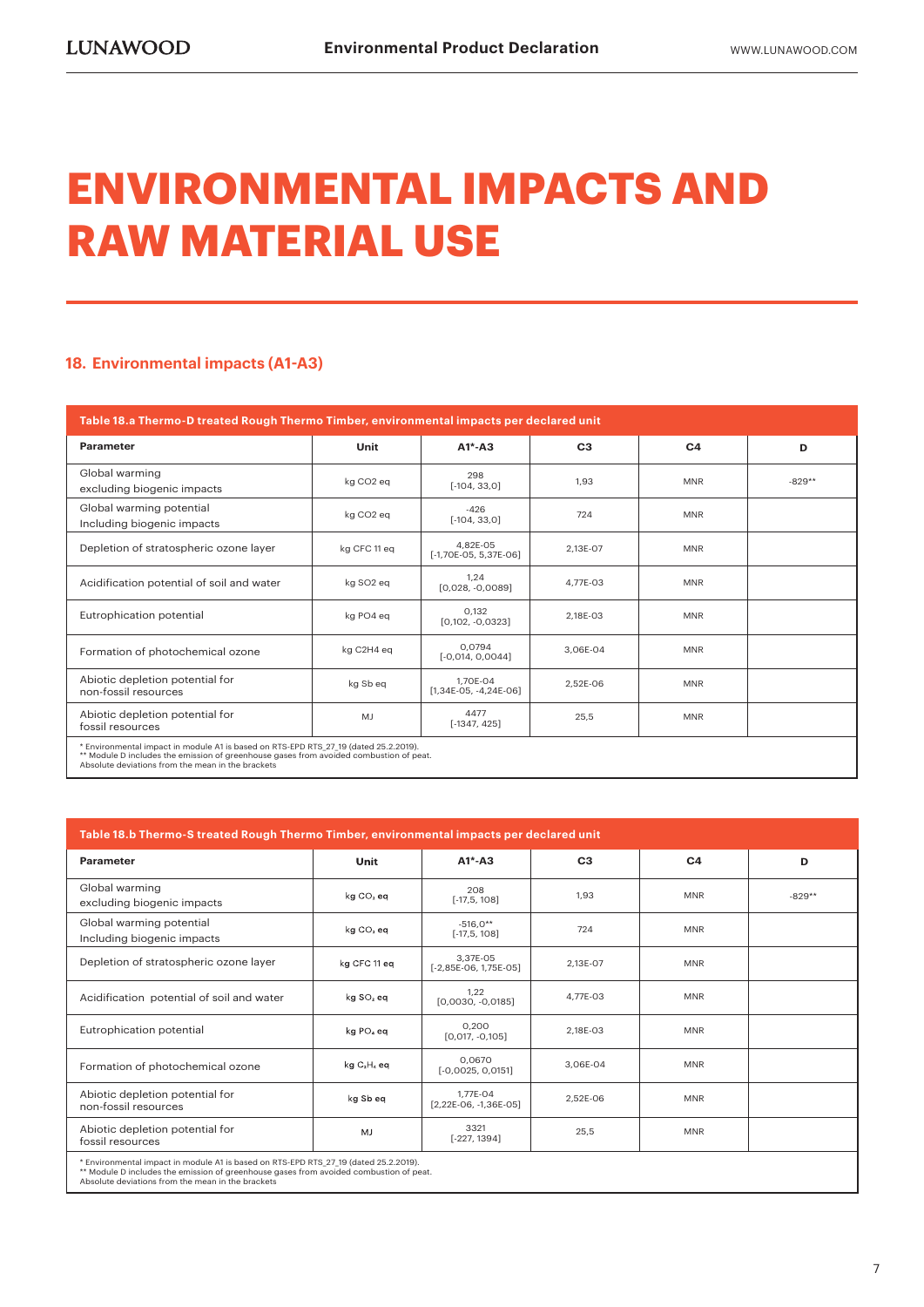| Table 18.c Thermo-D treated Planed Thermowood®, environmental impacts per declared unit                                                                                                                                             |                       |                                     |                |                |          |  |  |  |  |
|-------------------------------------------------------------------------------------------------------------------------------------------------------------------------------------------------------------------------------------|-----------------------|-------------------------------------|----------------|----------------|----------|--|--|--|--|
| Parameter                                                                                                                                                                                                                           | Unit                  | $A1^* - A3$                         | C <sub>3</sub> | C <sub>4</sub> | D        |  |  |  |  |
| Global warming<br>excluding biogenic impacts                                                                                                                                                                                        | kg CO <sub>2</sub> eq | 315<br>$[-84,3,84,3]$               | 1,75           | <b>MNR</b>     | $-752**$ |  |  |  |  |
| Global warming potential<br>Including biogenic impacts                                                                                                                                                                              | kg CO <sub>2</sub> eq | $-342$<br>$[-84,3,84,3]$            | 656            | <b>MNR</b>     |          |  |  |  |  |
| Depletion of stratospheric ozone layer                                                                                                                                                                                              | kg CFC 11 eq          | 5.02E-05<br>$[-1,37E-05, 1,37E-05]$ | 1.94E-07       | <b>MNR</b>     |          |  |  |  |  |
| Acidification potential of soil and water                                                                                                                                                                                           | kg SO <sub>2</sub> eq | 1,44<br>$[0,0419, -0,0419]$         | 4,32E-03       | <b>MNR</b>     |          |  |  |  |  |
| Eutrophication potential                                                                                                                                                                                                            | kg PO <sub>4</sub> eq | 0,228<br>$[-0,0104, 0,0104]$        | 1,98E-03       | <b>MNR</b>     |          |  |  |  |  |
| Formation of photochemical ozone                                                                                                                                                                                                    | $kgC2H4$ eq           | 0.0831<br>$[-0,0025, 0,0151]$       | 2.77E-04       | <b>MNR</b>     |          |  |  |  |  |
| Abiotic depletion potential for<br>non-fossil resources                                                                                                                                                                             | kg Sb eq              | 2.18E-04<br>$[2,22E-06, -1,36E-05]$ | 2.29E-06       | <b>MNR</b>     |          |  |  |  |  |
| Abiotic depletion potential for<br>fossil resources                                                                                                                                                                                 | MJ                    | 4767<br>$[-1074, 1074]$             | 23,1           | <b>MNR</b>     |          |  |  |  |  |
| * Environmental impact in module A1 is based on RTS-EPD RTS 27 19 (dated 25.2.2019).<br>** Module D includes the emission of greenhouse gases from avoided combustion of peat.<br>Absolute deviations from the mean in the brackets |                       |                                     |                |                |          |  |  |  |  |

| Table 18.d Thermo-S treated Planed Thermowood®, environmental impacts per declared unit                                                                                                                                             |                       |                                     |                |                |          |  |  |  |  |
|-------------------------------------------------------------------------------------------------------------------------------------------------------------------------------------------------------------------------------------|-----------------------|-------------------------------------|----------------|----------------|----------|--|--|--|--|
| Parameter                                                                                                                                                                                                                           | Unit                  | $A1*-A3$                            | C <sub>3</sub> | C <sub>4</sub> | D        |  |  |  |  |
| Global warming<br>excluding biogenic impacts                                                                                                                                                                                        | kg CO <sub>2</sub> eq | 248<br>$[-21, 4, 131]$              | 1.75           | <b>MNR</b>     | $-752**$ |  |  |  |  |
| Global warming potential<br>Including biogenic impacts                                                                                                                                                                              | $kg CO2$ eq           | $-409$<br>$[-21, 4, 131]$           | 656            | <b>MNR</b>     |          |  |  |  |  |
| Depletion of stratospheric ozone layer                                                                                                                                                                                              | kg CFC 11 eq          | 3.96E-05<br>$[-3,48E-06, 2,14E-05]$ | 1.94E-07       | <b>MNR</b>     |          |  |  |  |  |
| Acidification potential of soil and water                                                                                                                                                                                           | kg SO <sub>2</sub> eq | 0.00<br>$[0,0090, -0,0550]$         | 4.32E-03       | <b>MNR</b>     |          |  |  |  |  |
| Eutrophication potential                                                                                                                                                                                                            | kg PO <sub>4</sub> eq | 0.269<br>$[0,0216, -0,1325]$        | 1.98E-03       | <b>MNR</b>     |          |  |  |  |  |
| Formation of photochemical ozone                                                                                                                                                                                                    | $kgC2H4$ eq           | 0.0743<br>$[-0,0027, 0,0168]$       | 2.77E-04       | <b>MNR</b>     |          |  |  |  |  |
| Abiotic depletion potential for<br>non-fossil resources                                                                                                                                                                             | kg Sb eq              | 2.22E-04<br>[3,28E-06, -2,02E-05]   | 2.29E-06       | <b>MNR</b>     |          |  |  |  |  |
| Abiotic depletion potential for<br>fossil resources                                                                                                                                                                                 | MJ                    | 3960<br>$[-268, 1644]$              | 23,1           | <b>MNR</b>     |          |  |  |  |  |
| * Environmental impact in module A1 is based on RTS-EPD RTS 27 19 (dated 25.2.2019).<br>** Module D includes the emission of greenhouse gases from avoided combustion of peat.<br>Absolute deviations from the mean in the brackets |                       |                                     |                |                |          |  |  |  |  |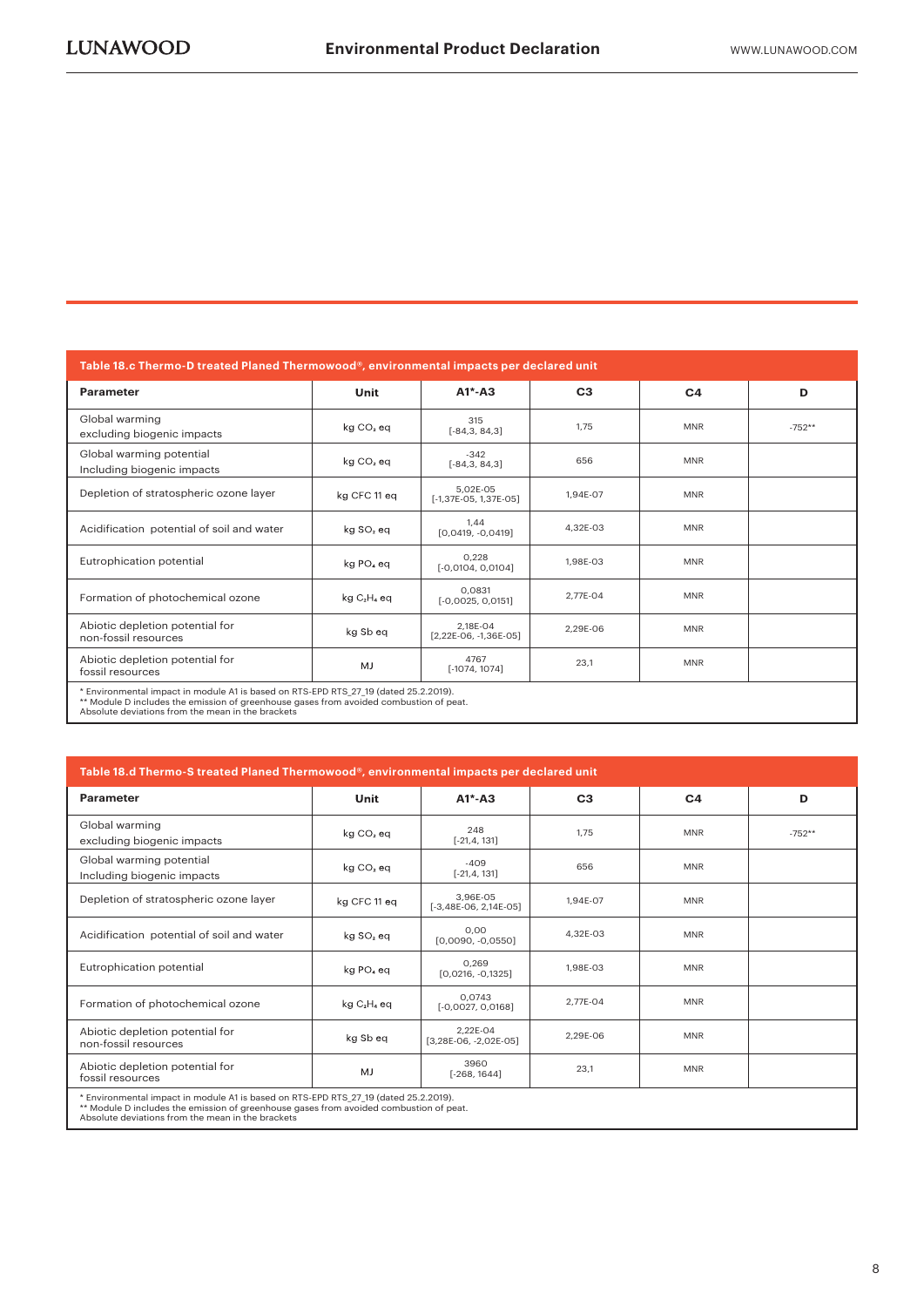#### **19. Use of natural resources**

| Table 19.a Thermo-D treated Rough Thermo Timber, resource use per declared unit                                                  |                |                            |                |                |   |  |  |  |  |
|----------------------------------------------------------------------------------------------------------------------------------|----------------|----------------------------|----------------|----------------|---|--|--|--|--|
| <b>Parameter</b>                                                                                                                 | Unit           | $A1*-A3$                   | C <sub>3</sub> | C <sub>4</sub> | D |  |  |  |  |
| Renewable primary energy resources used<br>as energy carrier                                                                     | <b>MJ</b>      | 3782<br>$[-3355, 1060]$    | 23             | <b>MNR</b>     |   |  |  |  |  |
| Renewable primary energy resources used<br>as raw materials                                                                      | MJ             | 8353<br>$\Omega$           | $\Omega$       | <b>MNR</b>     |   |  |  |  |  |
| Total use of renewable primary energy<br>resources                                                                               | MJ             | 39135<br>$[-3356, 1060]$   | 23             | <b>MNR</b>     |   |  |  |  |  |
| Non-renewable primary energy resources<br>used as energy carriers                                                                | <b>MJ</b>      | 5270<br>$[-1224, 387]$     | 60             | <b>MNR</b>     |   |  |  |  |  |
| Non renewable primary energy resources<br>used as raw materials                                                                  | MJ             | 4,61<br>[0, 0]             | $\circ$        | <b>MNR</b>     |   |  |  |  |  |
| Total use of non renewable primary energy<br>resources                                                                           | MJ             | 5275<br>$[-1224, 387]$     | 60             | <b>MNR</b>     |   |  |  |  |  |
| Use of secondary material                                                                                                        | kg             | $\circ$                    | $\Omega$       | <b>MNR</b>     |   |  |  |  |  |
| Use of renewable secondary fuels                                                                                                 | MJ             | $\circ$                    | $\circ$        | <b>MNR</b>     |   |  |  |  |  |
| Use of non renewable secondary fuels                                                                                             | kg             | $\Omega$                   | $\Omega$       | <b>MNR</b>     |   |  |  |  |  |
| Net use of fresh water                                                                                                           | m <sup>3</sup> | 2,56<br>$[-0,019, 0,0060]$ | $\circ$        | <b>MNR</b>     |   |  |  |  |  |
| *Resource use in module A1 is based on RTS-EPD RTS 27 19 (dated 25.2.2019).<br>Absolute deviations from the mean in the brackets |                |                            |                |                |   |  |  |  |  |

| Table 19.b Thermo-S treated Rough Thermo Timber, resource use per declared unit |                |                             |                |                |   |  |  |  |  |
|---------------------------------------------------------------------------------|----------------|-----------------------------|----------------|----------------|---|--|--|--|--|
| Parameter                                                                       | Unit           | $A1^* - A3$                 | C <sub>3</sub> | C <sub>4</sub> | D |  |  |  |  |
| Renewable primary energy resources used<br>as energy carrier                    | MJ             | 27924<br>$[-636, 3904]$     | 23             | <b>MNR</b>     | ٠ |  |  |  |  |
| Renewable primary energy resources used<br>as raw materials                     | MJ             | 8354<br>$\Omega$            | $\circ$        | <b>MNR</b>     |   |  |  |  |  |
| Total use of renewable primary energy<br>resources                              | <b>MJ</b>      | 36278<br>$[-636, 3907]$     | 23             | <b>MNR</b>     |   |  |  |  |  |
| Non-renewable primary energy resources<br>used as energy carriers               | <b>MJ</b>      | 4177<br>$[-206, 1266]$      | 60             | <b>MNR</b>     |   |  |  |  |  |
| Non renewable primary energy resources<br>used as raw materials                 | MJ             | 4.61<br>[0,0]               | $\Omega$       | <b>MNR</b>     |   |  |  |  |  |
| Total use of non renewable primary energy<br>resources                          | MJ             | 4182<br>$[-206, 1266]$      | 60             | <b>MNR</b>     |   |  |  |  |  |
| Use of secondary material                                                       | kg             | $\circ$                     | $\circ$        | <b>MNR</b>     |   |  |  |  |  |
| Use of renewable secondary fuels                                                | <b>MJ</b>      | $\circ$                     | $\circ$        | <b>MNR</b>     |   |  |  |  |  |
| Use of non renewable secondary fuels                                            | kg             | $\circ$                     | $\circ$        | <b>MNR</b>     |   |  |  |  |  |
| Net use of fresh water                                                          | m <sup>3</sup> | 2,54<br>$[-0,0035, 0,0215]$ | $\Omega$       | <b>MNR</b>     | ٠ |  |  |  |  |

\*Resource use in module A1 is based on RTS-EPD RTS\_27\_19 (dated 25.2.2019). Absolute deviations from the mean in the brackets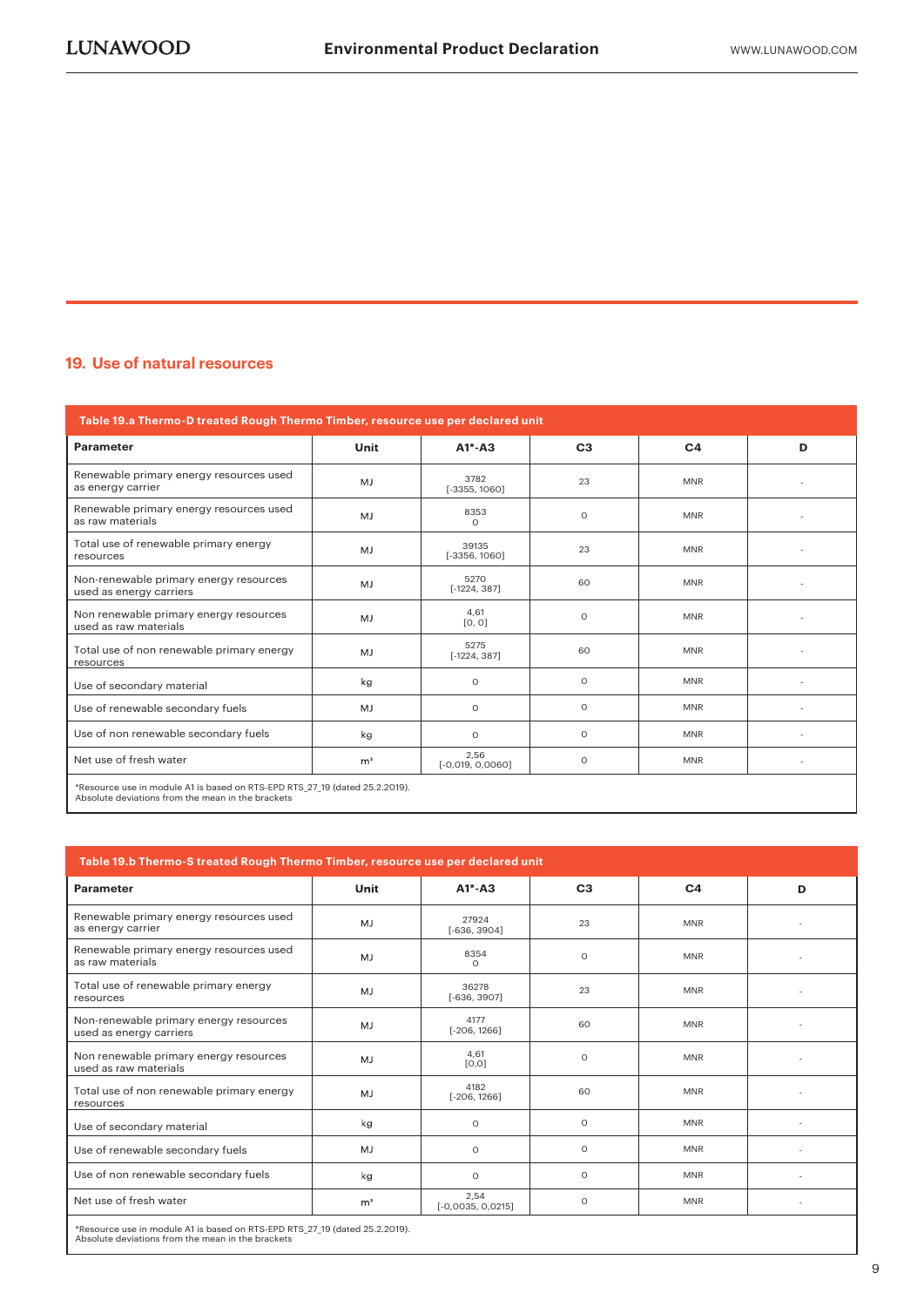| Table 19.c Thermo-D treated Planed Thermowood®, resource use per declared unit                                                   |                |                            |                |                |   |
|----------------------------------------------------------------------------------------------------------------------------------|----------------|----------------------------|----------------|----------------|---|
| Parameter                                                                                                                        | Unit           | $A1*-A3$                   | C <sub>3</sub> | C <sub>4</sub> | D |
| Renewable primary energy resources used<br>as energy carrier                                                                     | MJ             | 31163<br>$[-3097, 978]$    | 23             | <b>MNR</b>     |   |
| Renewable primary energy resources used<br>as raw materials                                                                      | <b>MJ</b>      | 7604<br>$\circ$            | $\circ$        | <b>MNR</b>     |   |
| Total use of renewable primary energy<br>resources                                                                               | MJ             | 38767<br>$[-3097, 978]$    | 23             | <b>MNR</b>     |   |
| Non-renewable primary energy resources<br>used as energy carriers                                                                | MJ             | 6565<br>$[-1541, 487]$     | 60             | <b>MNR</b>     |   |
| Non-renewable primary energy resources<br>used as raw materials                                                                  | MJ             | 4.61<br>[0, 0]             | $\Omega$       | <b>MNR</b>     |   |
| Total use of non-renewable primary energy<br>resources                                                                           | MJ             | 6570<br>$[-1541, 487]$     | 60             | <b>MNR</b>     |   |
| Use of secondary material                                                                                                        | kg             | $\circ$                    | $\Omega$       | <b>MNR</b>     |   |
| Use of renewable secondary fuels                                                                                                 | MJ             | $\circ$                    | $\circ$        | <b>MNR</b>     |   |
| Use of non-renewable secondary fuels                                                                                             | kg             | $\Omega$                   | $\circ$        | <b>MNR</b>     |   |
| Net use of fresh water                                                                                                           | m <sup>3</sup> | 2,56<br>$[-0,019, 0,0060]$ | $\circ$        | <b>MNR</b>     | ٠ |
| *Resource use in module A1 is based on RTS-EPD RTS 27 19 (dated 25.2.2019).<br>Absolute deviations from the mean in the brackets |                |                            |                |                |   |

| Table 19.d Thermo-S treated Planed Thermowood®, resource use per declared unit |                |                             |                |                |   |
|--------------------------------------------------------------------------------|----------------|-----------------------------|----------------|----------------|---|
| Parameter                                                                      | Unit           | $A1*-A3$                    | C <sub>3</sub> | C <sub>4</sub> | D |
| Renewable primary energy resources used<br>as energy carrier                   | MJ             | 28483<br>$[-593, 3640]$     | 20.9           | <b>MNR</b>     |   |
| Renewable primary energy resources used<br>as raw materials                    | MJ             | 7605<br>$\Omega$            | O, O           | <b>MNR</b>     |   |
| Total use of renewable primary energy<br>resources                             | <b>MJ</b>      | 36088<br>$[-593, 3643]$     | 20,9           | <b>MNR</b>     |   |
| Non-renewable primary energy resources<br>used as energy carriers              | MJ             | 5174<br>$[-245, 1506]$      | 54,5           | <b>MNR</b>     |   |
| Non-renewable primary energy resources<br>used as raw materials                | <b>MJ</b>      | 4.61<br>[0, 0]              | 00,            | <b>MNR</b>     |   |
| Total use of non-renewable primary energy<br>resources                         | MJ             | 5179<br>$[-245, 1506]$      | 54,5           | <b>MNR</b>     |   |
| Use of secondary material                                                      | kg             | $\circ$                     | $\circ$        | <b>MNR</b>     |   |
| Use of renewable secondary fuels                                               | MJ             | $\circ$                     | $\circ$        | <b>MNR</b>     |   |
| Use of non-renewable secondary fuels                                           | kg             | $\circ$                     | $\Omega$       | <b>MNR</b>     |   |
| Net use of fresh water                                                         | m <sup>3</sup> | 2,54<br>$[-0,0035, 0,0215]$ | $\circ$        | <b>MNR</b>     | ٠ |
| *Resource use in module 41 is based on RTS-FPD RTS 27 19 (dated 25 2 2019)     |                |                             |                |                |   |

\*Resource use in module A1 is based on RTS-EPD RTS\_27\_19 (dated 25.2.2019). Absolute deviations from the mean in the brackets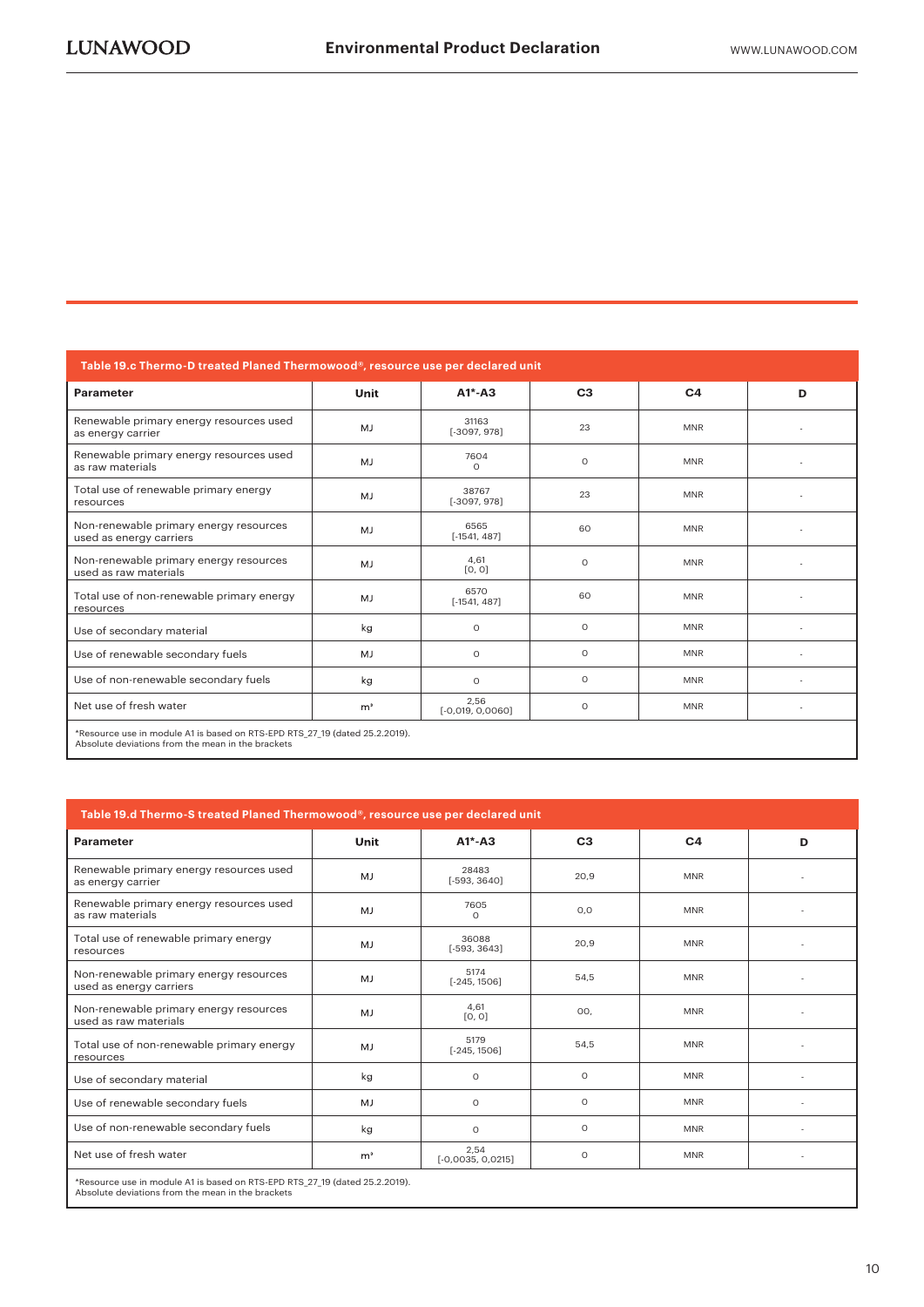#### **20. End of life – Waste**

| Table 20. Rough Thermo Timber and Planed Thermowood®, waste per declared unit                                                         |      |                            |                |                |   |
|---------------------------------------------------------------------------------------------------------------------------------------|------|----------------------------|----------------|----------------|---|
| <b>Parameter</b>                                                                                                                      | Unit | $A1^* - A3$                | C <sub>3</sub> | C <sub>4</sub> | D |
| Hazardous waste disposed                                                                                                              | kg   | 0,117<br>$[0,052, -0,028]$ | $\Omega$       | <b>MNR</b>     |   |
| Non hazardous waste disposed                                                                                                          | kg   | 11,4<br>$[8,78, -4,80]$    | $\Omega$       | <b>MNR</b>     |   |
| Radioactive waste disposed                                                                                                            | kg   | $\circ$                    | $\Omega$       | <b>MNR</b>     |   |
| * Waste production in module A1 is based on RTS-EPD RTS 27 19 (dated 25.2.2019).<br>Absolute deviations from the mean in the brackets |      |                            |                |                |   |

#### **21. End of life – Output flows**

| Table 21.a Rough Thermo Timber and Planed Thermowood®, output flows at the End of Life per declared unit |             |                         |                     |            |   |
|----------------------------------------------------------------------------------------------------------|-------------|-------------------------|---------------------|------------|---|
| Parameter                                                                                                | <b>Unit</b> | $A1^* - A3$             | C <sub>3</sub>      | C4         | D |
| Components for re-use                                                                                    | kg          | $\circ$                 | $\Omega$            | <b>MNR</b> |   |
| Materials for recycling                                                                                  | kg          | 2,84<br>$[2,50, -1,37]$ | $\Omega$            | <b>MNR</b> |   |
| Materials for energy recovery                                                                            | kg          | 8,91<br>$[-7,98, 4,37]$ | $430**$<br>$390***$ | <b>MNR</b> |   |
| Exported energy, thermal                                                                                 | MJ          | 287<br>$[525, -287]$    | $\Omega$            | <b>MNR</b> |   |
| Exported energy, electricity                                                                             | MJ          | 6,14E-07                | $\Omega$            | <b>MNR</b> |   |
| * Output flows in module A1 are based on RTS-EPD RTS 27 19 (dated 25.2.2019).<br>** Rough Thermo Timber  |             |                         |                     |            |   |

\*\* Rough Thermo Timber \*\*\* Planed Thermowood® Absolute deviations from the mean in the brackets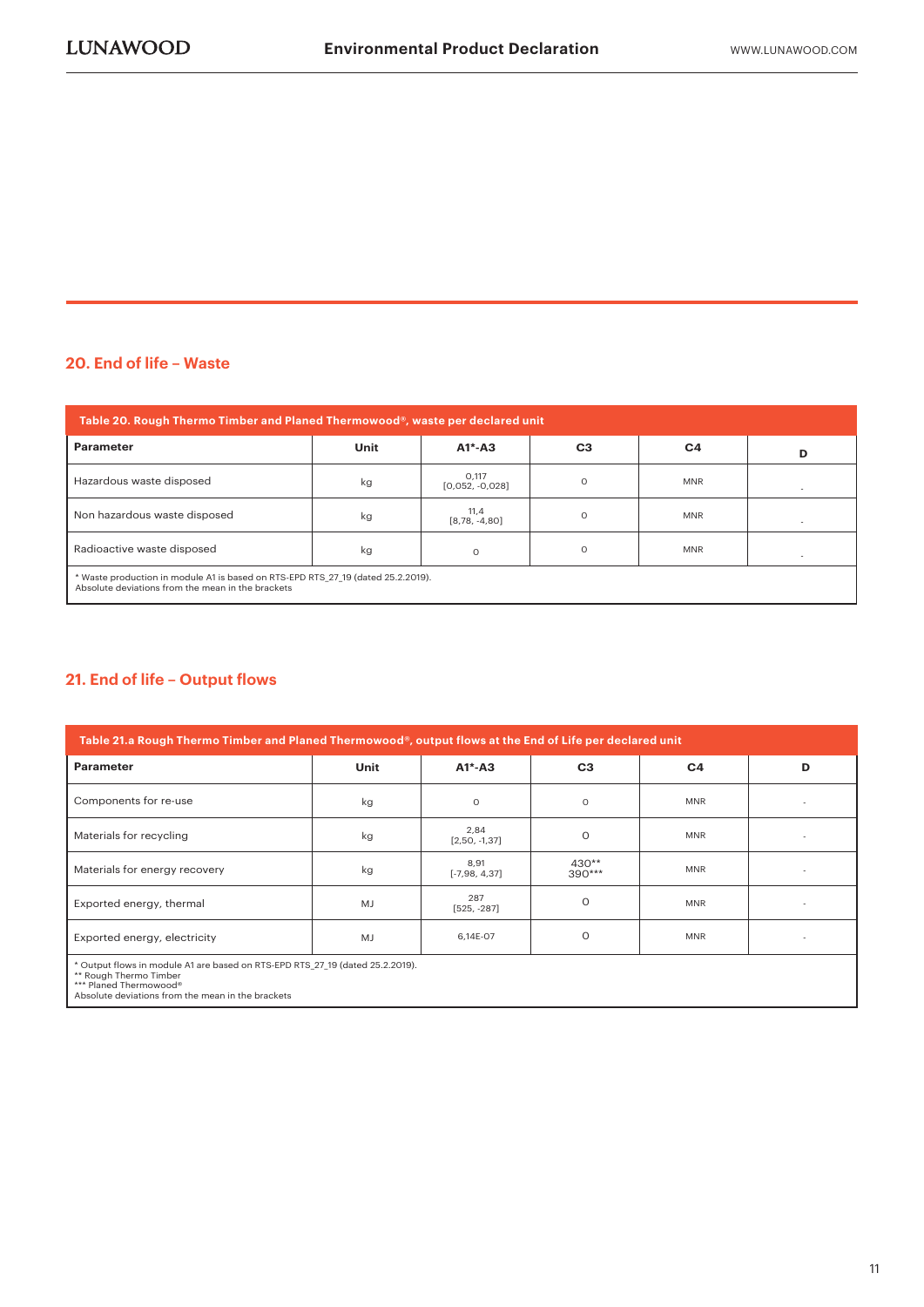## **SCENARIOS AND ADDITIONAL TECHNICAL INFORMATION**

#### **22. Energy in the manufacturing phase**

| <b>Object</b>                                                                    | <b>Value</b> | Data quality                                                                                                                                                                                                                                                                                                                                                                                                                                   |
|----------------------------------------------------------------------------------|--------------|------------------------------------------------------------------------------------------------------------------------------------------------------------------------------------------------------------------------------------------------------------------------------------------------------------------------------------------------------------------------------------------------------------------------------------------------|
| A3 data quality of electricity and $CO2$<br>emissions kg CO <sup>2</sup> eg./kWh | 208          | Based on Finnish fuel mix used for electricity production in years<br>2014-2018 (5 years average) from Statistics Finland. Im- ported electrici-<br>ty has been considered. The environmental im- pacts of fuels are based<br>on Ecoinvent database. The impacts include all upstream processes as<br>well as transmission losses. Environmental impacts of electricity<br>produced from wood and peat are based on typical Finnish CHP-plant. |
| A3 data quality of heating and $CO2$<br>emissions kg CO <sup>2</sup> eg./kWh     | 0.011        | Based on Ecoinvent database process, Heat production softwood chips<br>from forest at furnace 5000 kW adjusted to the real fuel and efficiency<br>of the power plant of the mill                                                                                                                                                                                                                                                               |
|                                                                                  | 0.309        | Based on Ecoinvent database process, Heat production propane at<br>industrial furnace >100kW adjusted to the real efficiency of the power<br>plant of the mill                                                                                                                                                                                                                                                                                 |

#### **23. Transportation of products**

| <b>Object</b>                                                                                | Value      | Data quality                                                                                      |
|----------------------------------------------------------------------------------------------|------------|---------------------------------------------------------------------------------------------------|
| Vehicle type used for transport and CO <sup>2</sup><br>emis-sions kg CO <sup>2</sup> eg./tkm | 0.089      | Ecoinvent process: Transport, freight, lorry >32 metric ton,<br>EURO4 {RER}  market for   Cut off |
| Transport distance, km                                                                       | 452        | Average distance in Finland                                                                       |
| Dry density of products, kg/m <sup>3</sup>                                                   | 430<br>390 | Un-planed in 5% moisture content<br>Planed in 5% moisture content                                 |
| Volume capacity utilization factor                                                           |            |                                                                                                   |

#### **24. End-of-life process**

100% of the waste is collected separately and recovered as energy.

| <b>Processes</b>                     | Unit (per declared unit)                   | Amount, kg/kg Data quality |
|--------------------------------------|--------------------------------------------|----------------------------|
| Collection process specified by type | kg collected separately                    |                            |
|                                      | kg collected with mixed construction waste |                            |
| Recovery system specified by type    | kg for re-use                              |                            |
|                                      | kg for recycling                           |                            |
|                                      | kg for energy recovery                     |                            |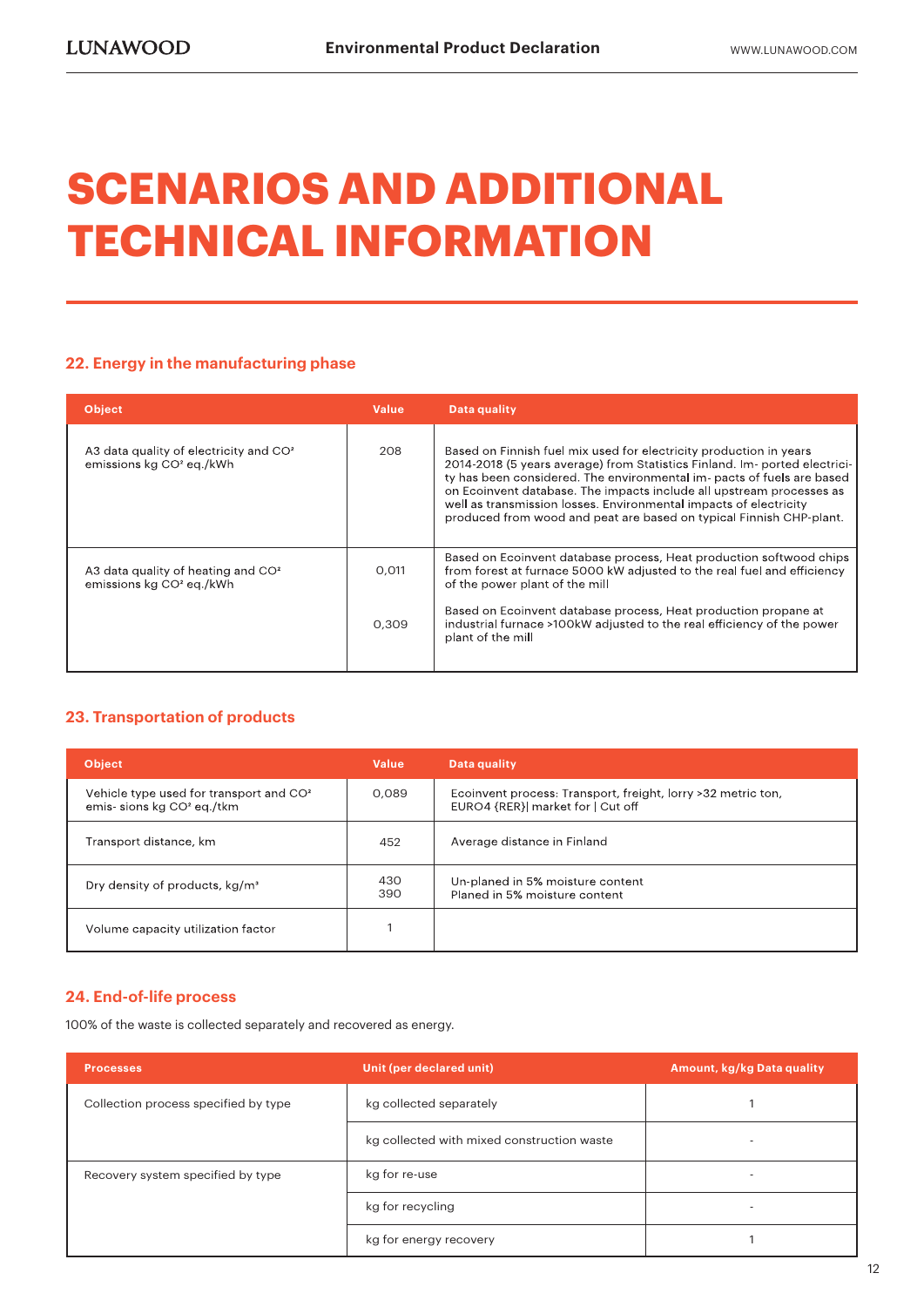#### **25. Additional information on release of dangerous substances to indoor air, soil and water during the use stage**

Air, soil and water impacts during the use phase have not been studied.

#### **26. Conversion table for the dimensions**

Environmental impacts of the declared unit (m3) can be converted to linear meter of a specific product using the following conversion factors.

| Planed Lunawood Thermowood® products                                 |          |                                                          |         |
|----------------------------------------------------------------------|----------|----------------------------------------------------------|---------|
| Luna 14 x 140 Panel System Thermo-D Radiata                          | 0.00285  | Luna 26 x 118 HLL/L PP and LDR JA SY Thermo-D            | 0.0040  |
| Luna 15 x 92 STP Thermo-D M                                          | 0,0019   | Luna 26 x 140 SHP PF2, SHP Sauna and SHP<br>Thermo-D     | 0,0048  |
| Luna 16 x 92 SHP Thermo-D                                            | 0,002    | Luna 26 x 142 Deck 78 and UTV 62 Dual Shadow<br>Thermo-D | 0,0048  |
| Luna 19 x 117 Panel System, SHP, UTS and UTV ThermDo-                | 0,0031   | Luna 26 x 92 HLL PP and SHP Sauna, Thermo-S              | 0,0032  |
| Luna 19 x 140 LunaDrop and UTV Thermo-D                              | 0,0038   | Luna 26 x 92 LD2 PF2, SHP Sauna and SHP<br>Thermo-D      | 0,0032  |
| Luna 19 x 140 TGV Thermo-D                                           | 0,003749 | Luna 32 x 140 Triple Thermo-D                            | 0,0057  |
| Luna 19 x 185 Panel System Thermo-D                                  | 0,005    | Luna 42 x 140 SHP Thermo-D                               | 0.0075  |
| Luna 19 x 92 SHP Thermo-D                                            | 0,0025   | Luna 42 x 42 SHP Thermo-D                                | 0,0025  |
| Luna 20 x 140 UYLS Thermo-D M                                        | 0,00375  | Luna 42 x 68 SHP Thermo-D                                | 0,00375 |
| Luna 20 x 142 UTV HN Thermo-D                                        | 0,00375  | Luna 42 x 92 SHP Thermo-D                                | 0,005   |
| Luna 21 x 142 UTV 62 Embossed PP and UTV Fine<br>Roughened Thermo-D  | 0,0037   | Luna 43 x 43 L-Lista Thermo-D                            | 0,0025  |
| Luna 26 x 117 LD2 PF2, LD2, LD2PF, SHP PF2 and<br>HLL/LL PP Thermo-D | 0,0040   |                                                          |         |
| <b>Lunawood Rough Thermo Timber</b>                                  |          |                                                          |         |
| 22 X 100                                                             | 0,0022   | 25 X 150                                                 | 0,0038  |
| 22 X 125                                                             | 0,0028   | 25 X 200                                                 | 0,0050  |
| 22 X 225                                                             | 0,0050   | 32 X 100                                                 | 0,0032  |
| 23 X 200                                                             | 0,0046   | 32 X 125                                                 | 0,0040  |
| 25 X 100                                                             | 0,0025   | 32 X 150                                                 | 0,0048  |
| 25 X 125                                                             | 0,0031   | 50 X 100                                                 | 0,0050  |